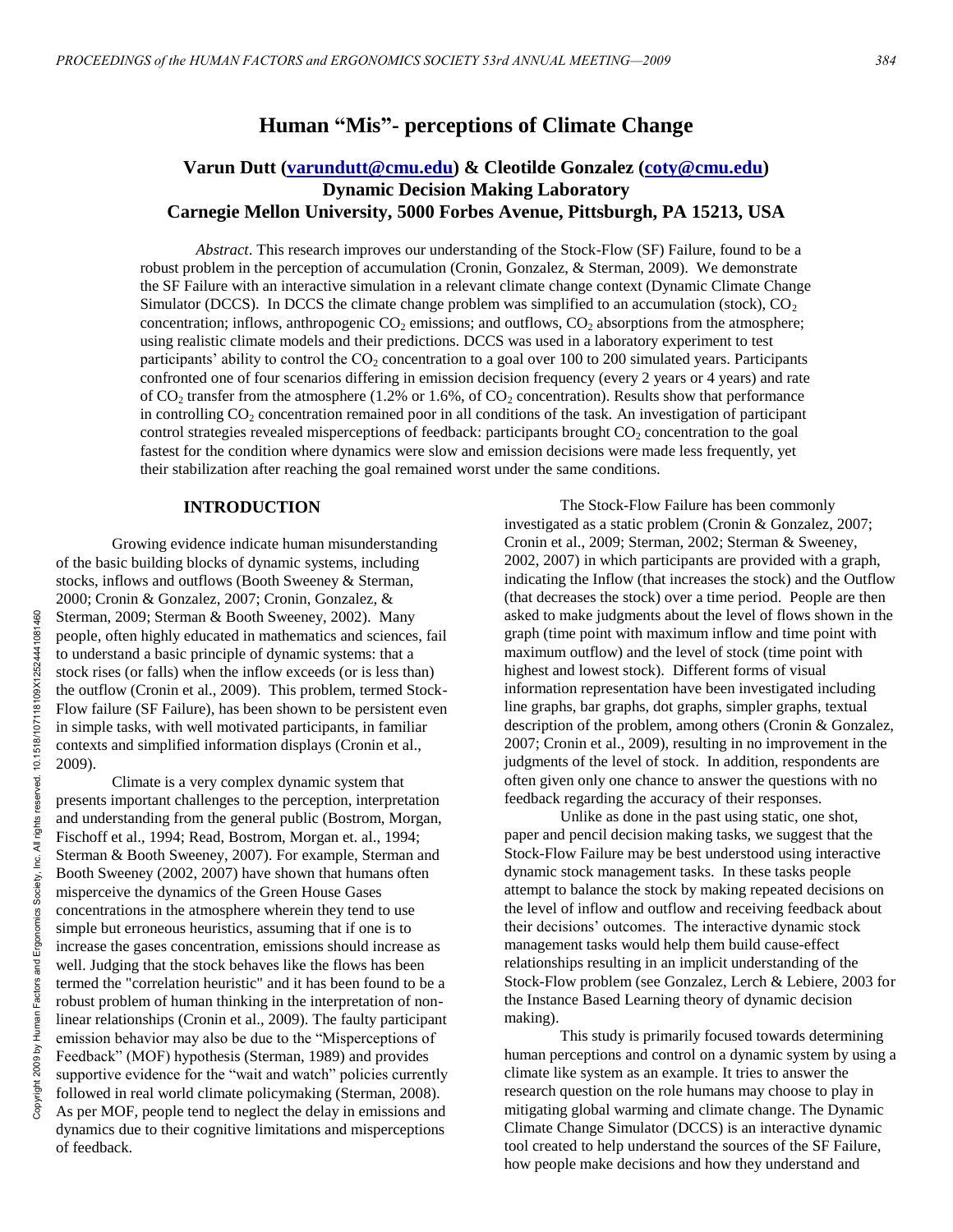control simple dynamic systems as suggested by Cronin et al. (2009). DCCS is based on an adapted climate model from the *Dynamic Integrated Climate Economy model-1992* (DICE-92) (Nordhaus, 1992) which is a general macro-economic model to assess the effects and consequences of Earth's climate. In our adaptation, there are two anthropogenic  $CO<sub>2</sub>$  emissions into an atmospheric stock. One is the emission due to deforestation and land use and the other is due to the burning of the fossil fuels in automobiles and in industries.

This paper uses DCCS and investigates human perceptions of climate like dynamic system in a laboratory experiment. The experiment intended to determine the effect that a delay in the human emission policy in combination with the speed of climate dynamics (i.e. the variation of rates of  $CO<sub>2</sub>$  absorption) would have on the participant's ability to control the  $CO<sub>2</sub>$  concentration to safer levels. Both of these factors have been identified as particularly problematic for understanding the climate problem for general public (Sterman & Booth Sweeney, 2007). We present results from this experiment and discuss the implications of DCCS and the behavioral results to the policy interventions and education of climate change for general public.

## **THE CLIMATE CHANGE MODEL OF DCCS**

The model on which the DCCS is based was adapted from DICE-1992 (Nordhaus, 1992) and ideas from Moxnes & Saysel (2004). Figure 1 provides the system dynamics representation of our climate model. The *CO2 in Atmos* represents concentration of  $CO<sub>2</sub>$  in the atmosphere (i.e., stock). The  $CO<sub>2</sub>$  concentration increases indirectly by human decisions on anthropogenic  $CO<sub>2</sub>$  emissions (i.e., inflow) called *User Action CO2 emissions* (thus here User Action  $CO<sub>2</sub>$ emissions are made up of 2 kinds of emissions: fossil fuel and deforestation types). The *CO2 emissions into the Atmosphere* are only affected by *User Action CO2 emissions* which in turn increase the stock of *CO2 in Atmos*. The *CO2 absorptions* (i.e., outflow) cause a decrease in the concentrations of the *CO2 in Atmos* stock due to absorptions by terrestrial and ocean ecosystems. As long as the *CO2 emissions into the Atmosphere* or *User Action CO2 emissions* exceed absorption rates, i.e. *CO2 absorptions*, the *CO2 in Atmos* continues to increase. Only when the emissions equal the absorption rates will the *CO2 in Atmos* be stabilized. The arrow from the *CO2 in Atmos* to the *CO2 absorptions* illustrates that the outflow at all times depends on the concentration of *CO2 in Atmos.* For the equation, *CO2 absorptions* are directly proportional to the concentration of  $CO<sub>2</sub>$ .



*Figure 1.* Climate Model*.* The *Rate of CO2 Transfer* is a constant multiplier into *CO2 in Atmos* that gives rise to *CO2 absorptions* after the *Pre-industrial CO2* (1970 baseline  $CO<sub>2</sub>$  concentration) has been subtracted from the *CO2 in Atmos*. The use of a baseline

concentration and year enables us to determine the change in value of *CO2 absorptions* in comparison to a common starting point or datum.

We calibrated the climate model between years 2000 and 2100 with projections given by two extreme *Intergovernmental Panel on Climate Change* (IPCC) emissions scenarios (IPCC, 2001; Nakicenovic, et al, 2000; for details see Dutt & Gonzalez, 2008). Based upon the calibration exercise, we found that *Rate of CO2 Transfer* had values of 0.016 (or 1.6%) per year for the optimistic scenario (called "B1" as per IPCC, 2001) and  $0.012$  (or 1.2%) per year for the pessimistic one (called "A2" as per IPCC, 2001).

#### **Dynamic Climate Change Simulator**

The DCCS interface (see Figure 2) represents a single *stock* or accumulation of  $CO<sub>2</sub>$  in the form of an orange-color liquid in a tank (number 1). Anthropogenic deforestation and fossil fuel CO<sub>2</sub> emissions, are represented by a pipe connected to the tank (number 2), that increase the level of  $CO<sub>2</sub>$  stock; and CO<sub>2</sub> *absorptions*, also represented as a pipe on the right of the tank (number 3), which decreases the level of  $CO<sub>2</sub>$  stock.



*Figure 2.* Climate Change Simulator task

The participant's goal in DCCS was to maintain the  $CO<sub>2</sub>$  stock within an acceptable range around the goal value of 938 GtC shown with a green horizontal line with a label *Goal*. The participant decided on emissions of two different types: deforestation and burning of fossil fuels (number 4). The participant set the fossil fuel and deforestation emissions in the respective text boxes labeled *Fossil Fuel Emissions (GtC/year)* and *Deforestation Emissions (GtC/year)*, and click the *Make Emission Decision* button. To avoid extreme exploration of participants' emission decisions, we restricted the fossil fuel and deforestation emissions values to between *From* and *To* ranges calculated after each emission decision time step executed by the participant (number 5; for details on calculations see Dutt & Gonzalez, 2008). When a participant makes a decision DCCS moves autonomously by a number of time steps to a future year. For other details on DCCS please see Dutt & Gonzalez (2008). In the next section, we describe the laboratory experiment conducted using DCCS.

### **EXPERIMENT**

In this experiment, using DCCS, we manipulated the frequency of human emission decisions and the dynamics of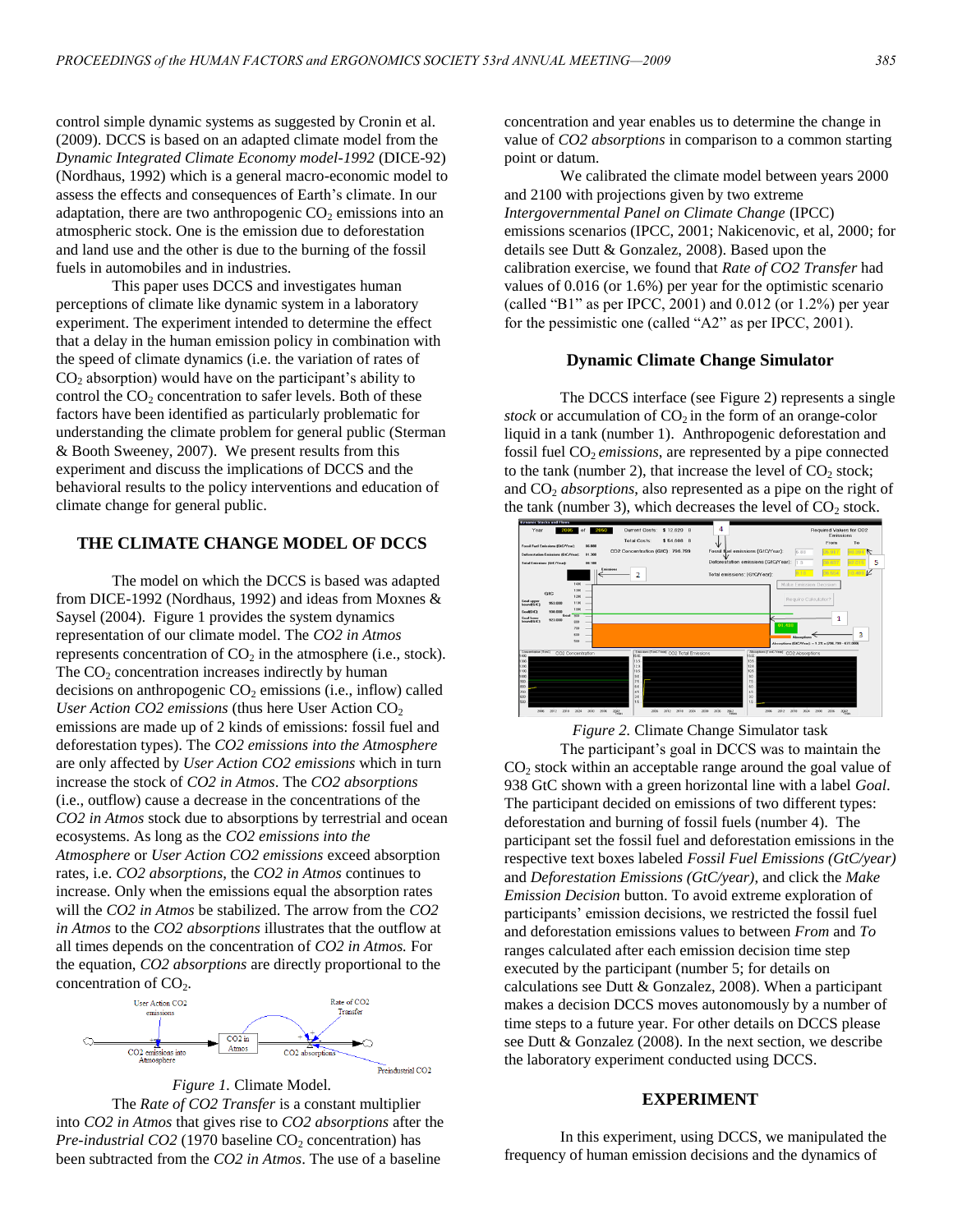the absorption rate in the system. The variation in speed of dynamics of the climate system enabled us to capture the uncertainty and variability that might be present in future years in the *Rate of CO2 Transfer* parameter. The manipulation of frequency of emission decisions is motivated from the fact that in the past human beings have shown a poor understanding of feedback delays in dynamic systems (Brehmer, 1989; Diehl & Sterman, 1995; Dörner, 1980). As explained earlier, two rates of transfer result from these two scenarios: 1.6% (optimistic scenario, rapid dynamics) and 1.2% (pessimistic scenario, slow dynamics). When emission decisions are less frequent, there is a larger time gap between two consecutive decisions, and thus combined with slow climate dynamics (1.2% rate of CO<sup>2</sup> transfer) are expected to result in poor climate control. On the other hand, high frequency of emission decisions combined with rapid dynamics (i.e.  $1.6\%$  rate of  $CO<sub>2</sub>$  transfer) is expected to result in best control of the system. That is, we expected total  $CO<sub>2</sub>$  emissions to be a function of the frequency of decisions as well as the speed of the system dynamics. Also, we expected that a system with higher feedback delays would produce poorer performance in terms ability to control  $CO<sub>2</sub>$  to goal over time. This would be reflected in lesser number of participants reaching and stabilizing  $CO<sub>2</sub>$  at the goal and taking more time to reach and stabilizing  $CO<sub>2</sub>$  at the goal under conditions of more feedback delay (Forrester, 1961; Sterman, 1989). These effects would be primarily attributed to a participant's inability to take into account the feedback delays and non-linearity of the dynamic task.

### **Methods**

*Experimental design*. Participants were randomly assigned to one of four scenarios: rapid-high, where rate of  $CO<sub>2</sub>$  transfer is 1.6% per year with  $CO<sub>2</sub>$  emission decisions made every 2 simulated years; rapid-low, where rate of  $CO<sub>2</sub>$ transfer is 1.6% per year with  $CO<sub>2</sub>$  emission decisions made every 4 simulated years; slow-high, where rate of  $CO<sub>2</sub>$  transfer is 1.2% per year with  $CO<sub>2</sub>$  emission decisions made every 2 simulated years; and slow-low, where rate of  $CO<sub>2</sub>$  transfer is 1.2% per year with  $CO<sub>2</sub>$  emission decisions made every 4 simulated years. The goal under all four conditions was to maintain the level of  $CO_2$  within  $+/- 15$  GtC from the 938 GtC goal (i.e. 923 GtC to 953 GtC and taken from IPCC, 2001). We ran the rapid dynamics condition for 100 simulated years and the slow dynamics condition for 200 years to equalize the number of decisions made in all four conditions to 50 decisions. The *From* and *To* ranges of fossil fuel emissions were set at -14% to +22% of the value of current fossil fuel emissions. Also, for deforestation emissions, the *From* and *To* ranges were set as -51% to +55% of the value of current deforestation emissions. We used absolute discrepancy, fossil fuel, deforestation and total participant emissions as dependent variables to discuss participant decision making strategies.

*Participants*. Fifty three graduate and undergraduate students from diverse fields of study participated in this experiment, 26 were females and 27 were males. Ages ranged from 18 years to 54 years (Mean= 26 years, SD= 8 years). As high as 70% of the participants self-reported to have degrees in science, technology, engineering and management (STEM). Fourteen participants were randomly assigned to the slow-low condition and thirteen participants were assigned to each of the slow-high, rapid-high and rapid-low conditions. All participants received a base pay of \$5. The participants could earn an additional maximum bonus of \$3, based on their performance in the DCCS (For details, see Dutt & Gonzalez, 2008).

*Procedure*. Participants were given instructions and full information before starting the DCCS task. Participants were encouraged to ask questions. Finally, participants were reminded on the requirements of the control task where every detail was kept transparent to the participant including the delay in their emission decisions and that in the system's dynamics. Once all participants acknowledged that they understood the system and task requirements they were allowed to interact with the DCCS task.

#### **Results**

*Effects of frequency of emissions decisions and dynamics of absorption rate*. Mann-Whitney test reported that the discrepancy in the low condition (*Median =* 61.77 GtC) was significantly higher than the discrepancy in the high condition (*Median =* 45.57 GtC) with *U* = 267.00, *Z* = -3.00, *p*   $< .01, r = -.21$ . Thus, the frequency of emission decisions did have a significant effect on the absolute value of discrepancy. Also, Mann-Whitney test reported that the discrepancy in the slow condition (*Median =* 61.67 GtC) was significantly higher than the discrepancy in the rapid condition (*Median =* 37.42 GtC) with  $U = 182.00$ ,  $Z = -3.00$ ,  $p < .01$ ,  $r = -.41$ . Thus, the absorption rate had a significant effect on the absolute value of discrepancy. Figure 3 shows the average absolute discrepancy per condition. The red line in Figure 3 is the "optimal"s discrepancy at 15 GtC and in all conditions the discrepancy is greater than the optimal value i.e. outside the permissible goal range.



*Figure 3.* Absolute Discrepancy (GtC) under four experimental conditions. Red line is at 15 GtC and shows the permissible goal range (participants kept discrepancy outside the goal range in all conditions). Error bars show 90%

confidence interval around the point estimate.

*Proportion of who reach the goal but can and cannot stabilize at the goal.* To do this analysis, we calculated the number of participants that did not reach the goal range and did not stabilize at the goal range for 8 consecutive decision points, did reach the goal but did not stabilize at the goal range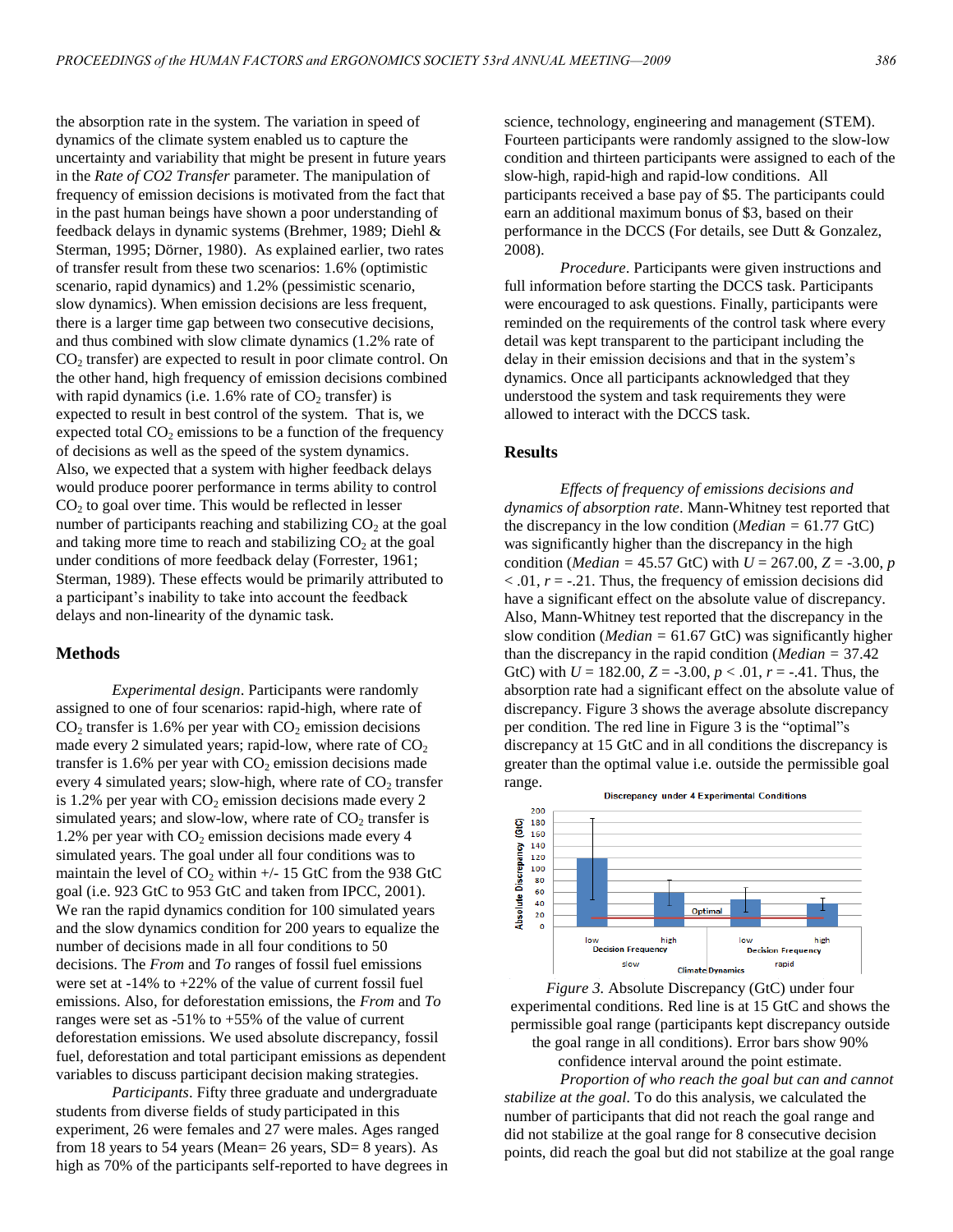for 8 consecutive decision points, and did reach the goal and did stabilize at the goal range for 8 consecutive decision points under four different experiment conditions. To get the proportions, the number of participants under three different goal reaching and stabilizing categories for four experimental conditions was divided by the total number of participants. These proportions have been shown in figure 4 for all four experimental conditions under the three different categories of goal reaching and stabilization. There is clear pattern evident in figure 4. As the feedback delay on account of climate dynamics and frequency of emission decisions decreases i.e. we move from slow-low to rapid-high conditions, there is an increase in proportion of people who could both stabilize and reach the goal range and at the same time a decrease in proportion of people who either don't reach the goal range or reach the goal range but do not stabilize the  $CO<sub>2</sub>$  at the goal range for eight consecutive decision points.



*Figure 4.* Proportion of participants reaching/not-reaching goal range and stabilizing/not-stabilizing at the goal for eight consecutive time periods after reaching the goal across 4 different experimental conditions.

*Decision point at which participants reach and stabilize CO<sup>2</sup> concentration at the goal.* For the purpose of this analysis we defined reaching the goal first time to mean the decision point at which participants first attain the goal range. For the purpose of stabilizing  $CO<sub>2</sub>$  at the goal we are interested in the earliest decision point (out of 50 decision points) after which the participant is able to keep  $CO<sub>2</sub>$  concentration in the goal range for the next eight consecutive decision points (results are similar on changing the definition to include seven, six, five, four, three and two consecutive decision points; as we increase the number of consecutive decision point criterion beyond eight the most difficult condition looses a number of participants making data analysis infeasible).

Figure 5 shows the earliest decision point for reaching the goal range under the four different experimental conditions and figure 6 shows the results of earliest decision point among 50 decision points at which participants reach the goal range and stabilize  $CO<sub>2</sub>$  concentration for three definitions of stabilization (those based upon 2, 4 and 8 consecutive decision points) across four different conditions. Making a definition of stabilization higher than 8 consecutive decision points produced no participant in the slow-low condition so that was assumed to be a reasonable upper bound. The results revealed that the effect of dynamics of absorption rate did not significantly affect the earliest decision point for reaching the goal nor did it affect the earliest decision point at

which participants reached and stabilized  $CO<sub>2</sub>$  at the goal range for three different definitions of stabilization. Also, there was no effect of frequency of emissions decisions on the decision point for reaching and stabilizing at the goal range.

On average, participants reach the goal range faster in the condition with maximum feedback delay i.e. slow-low condition and reach the goal slowest for the condition of least feedback delay i.e. the rapid high condition. The other two intermediate conditions on average make participants reach the between the two extremes. Also, the average earliest decision point across different definitions of stabilization occurs at a higher value when condition involves greater feedback delay (slow-low) than when it has the least feedback delay (rapidhigh). Other conditions have their stabilization decision point between the slow-low and rapid-high conditions. Both these results as seen in figure 5 and figure 6 are consistent with the earlier observation that participants keep their fossil fuel and deforestation emissions closer to the TO value for conditions in which there is more feedback delay (slow-low). Keeping emissions closer to the TO value makes participants reach the goal faster (as seen in figure 5 for slow-low condition compared to rapid-high condition) but in turn makes them unable to stabile the  $CO<sub>2</sub>$  concentration once they are in the goal range as it becomes too late to do so. On account of misperceptions of feedback, the results show that participants reach the goal but cannot stabilize the  $CO<sub>2</sub>$  concentration at the goal quick enough in the conditions which have more feedback delay.



*Figure 5.* Earliest decision point at which participants  $CO<sub>2</sub>$ concentration reaches the goal range across four different experiment conditions. Error bars show 90% confidence

interval.





*Figure 6.* Earliest decision point at which participants achieve stabilization of  $CO<sub>2</sub>$  concentration between goal range across four different experiment conditions for three different definitions of stabilization (for 2, 4 and 8 years). Error bars show 90% confidence interval.